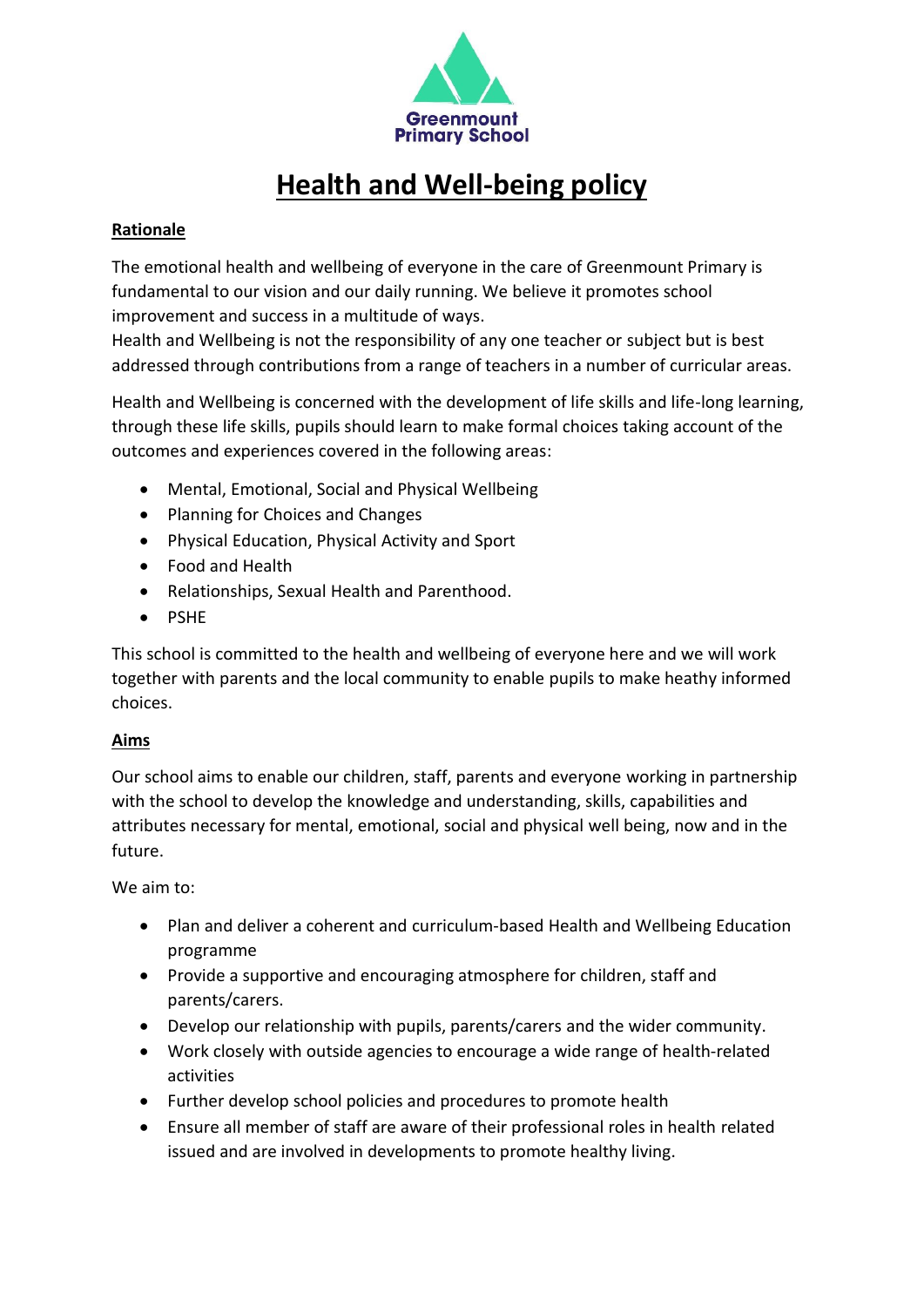

### **Curriculum organisation**

Emotional Health and well-being cover the spectrum of activities in school and the range of educational and health/welfare agencies who support our children. Our school is proactive in its approach and welcomes opportunities to promote emotional health and well-being through the formal and informal curriculum. Staff use a variety of methods for ensuring sound emotional health and well-being for children. These complement and reflect the overall aims and philosophy of the school.

Our approach includes:

- Class teaching and reinforcement of our school values
- Clearly identified rewards and sanctions, understood by all
- Rewarding positive behaviour and achievement
- Providing a forum for listening and talking, e.g. PSHE, circle time, school council time as a tool for personal, social and health education and citizenship
- Encouraging co-operation and collaboration
- Developing social competence
- Encouraging and developing coping strategies and resilience

The school places emphasis on problem-solving, positive self-assessment, time for reflection, quality feedback and encouragement to participate in school and community events.

The delivery of personal, social and health education and citizenship is fundamental to our promotion of emotional health. Through the planned programmes and informal curriculum, opportunities exist to explore issues appropriate to children's ages and stages of development. Staff deal sensitively with these issues and differentiate according to the varying needs of the children in their care. We see parental involvement as a vital part of emotional and well-being.

Regular opportunities exist to promote partnership with parents, including:

- Parents' Evenings twice a year where parental questionnaires are completed
- Staff availability on the school playground each morning and after school for parent queries
- Weekly homework opportunities
- Regular parent workshops and coffee mornings
- Annual parental questionnaires, to help us build on what we do best and identify areas for improvement.
- Opportunities to attend class/school productions
- Subject focus meetings
- Parental workshops, for example, Healthy Eating, Growth mindset, E-safety
- Sports and Theme Days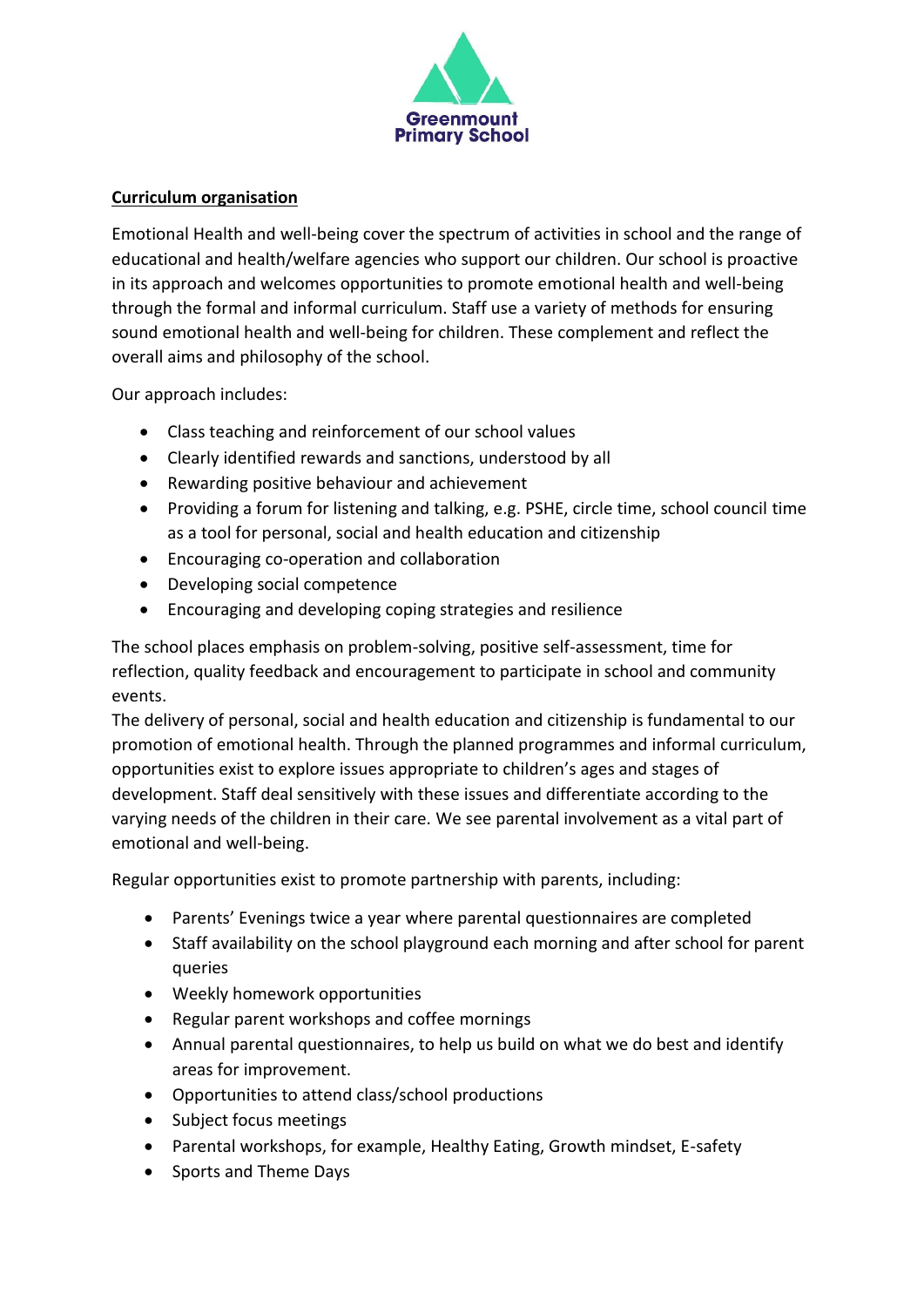

### **Pastoral organisation for pupils**

We pride ourselves on the great care that is given to all pupils in our school. Our methods include:

- Recognising and responding positively to a child's emotional and/or behavioural needs
- Communicating with parents positively and realistically to create a partnership approach to children's emotional health and well-being
- Liaising with appropriate agencies to enlist advice and/or support
- Highly effective Teaching Assistant Support

Alongside the high quality, in class, pastoral support, we have a skilled and committed Inclusion support worker and Special Needs Teaching Assistant work together to support individuals and groups throughout the school. Our Inclusion Lead and trained teaching assistants lead interventions and nurture groups in close consultation with class teachers and the SENco.

Whole school approaches to pastoral care are contained in out Behaviour Policy. Clear policies for Child Protections, Anti-Bullying and Attendance are promoted in school. Together, they provide the foundations for emotional health and well-being.

Alongside our policies are a range of practices to promote well health:

- Clear transition arrangements
- School council with elected membership from all year groups
- Rewards System
- A highly effective behaviour policy
- Our Inclusion Lead supports children through a whole school referral system Including:
- Weekly 1-1 time
- Pastoral groups on specific issues

We actively promote the support that can be provided by a range of agencies. Where appropriate, our behaviour team may become involved to support a child experiencing emotional and behavioural difficulties; we recognise the effectiveness of our early intervention approach and out commitment to pastoral care for *all.*

## **Pastoral organisation for staff**

Pastoral support for all members of the school community is fundamental to the aims and philosophy of Greenmount Primary School. We believe that a well- supported, valued staff with a clear and shared purpose are best placed to provide emotional well-being for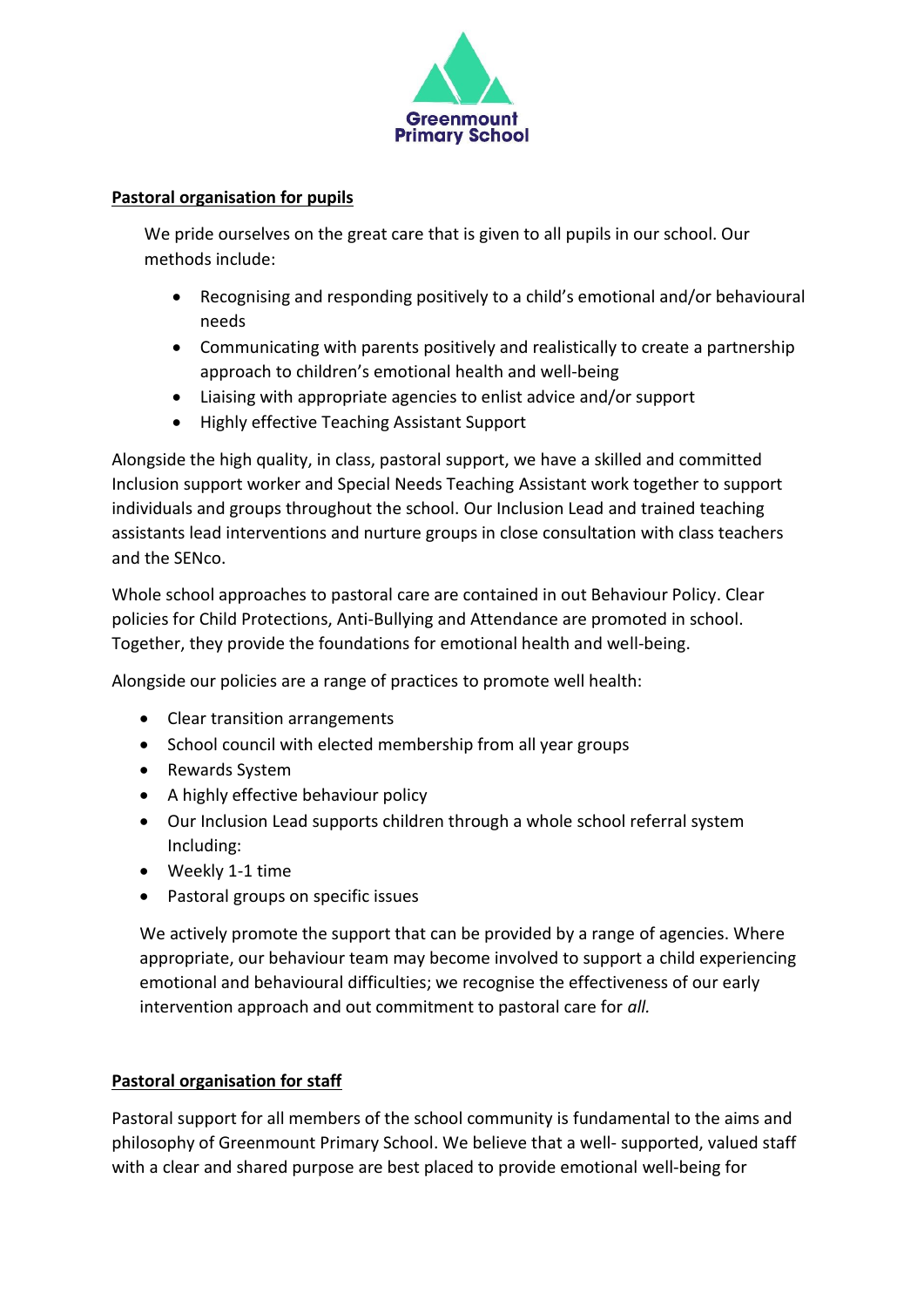

children in their care. We follow **Greenmount** L.A. guidelines and policies for supporting personnel, including those for harassment, anti-bullying, race equality and managing staff absences

Our approach includes:

- Curricular planning time within the school week
- Whole school training events
- Pupil progress meetings held during the school day
- Access to appropriate external training and visits to specialists
- Involving all staff in decision making and proposed change, for example our new curriculum
- Consultation in training and support needs through regular review
- Induction training and information for new staff
- Have a responsive and listening culture, reacting quickly to problems
- Maintain contact with staff when they are absent
- Provide opportunities for staff to socialise for all staff to relax and socialise together
- Opportunities to discuss with the Headteacher any issues of worry/concern
- Provide pastoral/welfare support for individual staff as required
- Ensure that all staff are treated in a fair, sensitive and confidential manner When issues arise, discuss options appropriate to the circumstances

• Support as far as possible any initiatives and recommendations in relation to staff welfare as advised by unions

## **Healthy Eating**

The school will actively encourage a healthy approach to eating. Staff will observe and encourage healthy eating at snack times and encourage children to try new food in the dinner hall. When cooking and baking in school a balance must be struck between sweet and savoury dishes.

Pupils are encouraged, when on packed lunches, to bring a combination of healthy foods.

## **Monitoring and Review**

The Governors and Headteacher are committed to reviewing the impact of the Emotional and Wellbeing policy as part of the SSIP.

The policy should be in conjunction with other policies, including, not restricted to:

- Safeguarding and Child Protection
- Behaviour and Discipline
- Code of Conduct for Staff